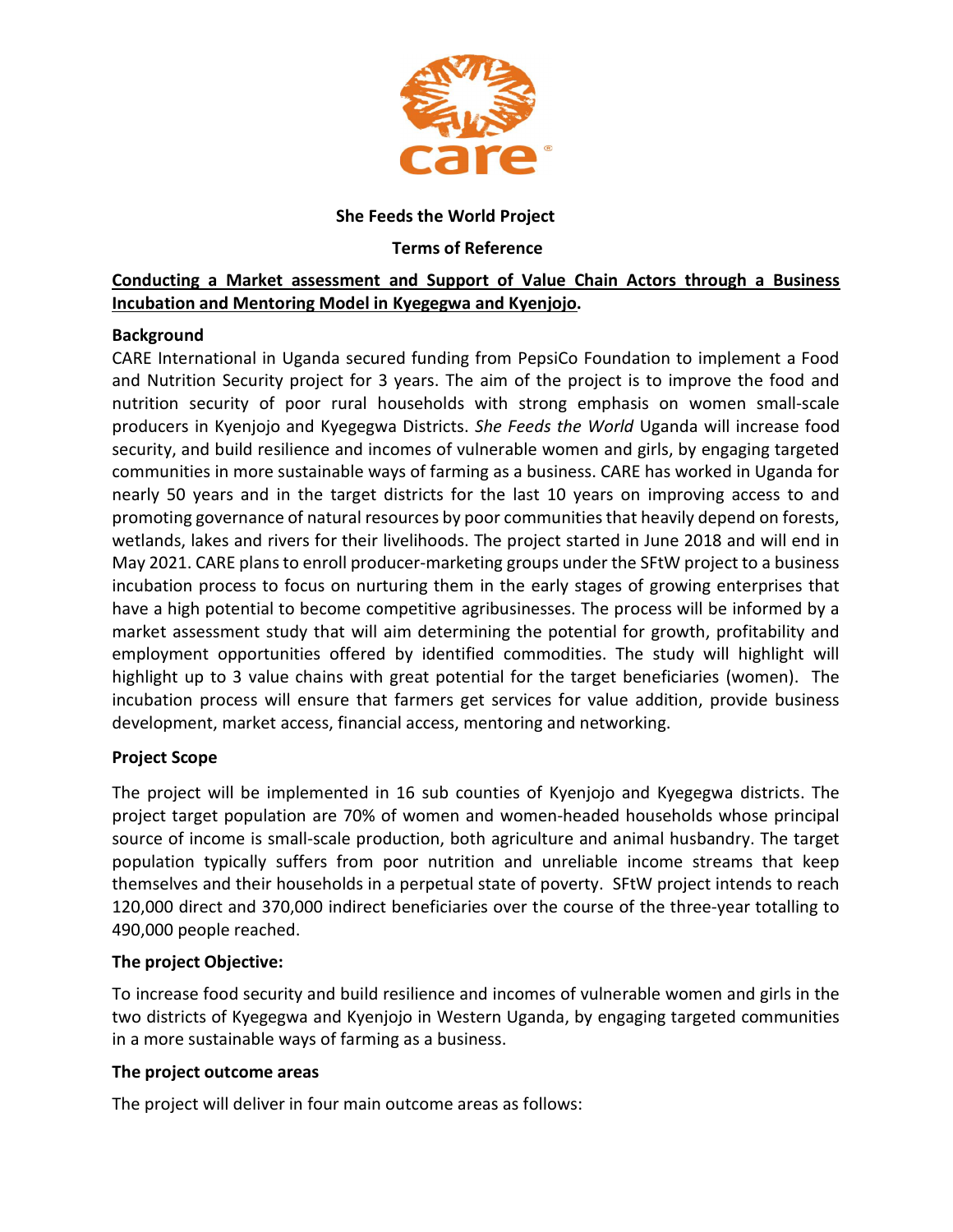

- 1. Improved Women's Capacities: The program will focus on providing leadership and psychological support to women through FFBS and community-led training and counseling programs.
- 2. Improved Nutrition in Communities: The intervention will initiate behavior change through the promotion of nutrition-rich crops, cooking demonstrations where men and women cook together and introducing recipes and food preparation methods that maximize nutrition and improve hygiene and sanitation.
- 3. Improved Women's Access to Markets: Through CARE is training and workshops, carried out at the Farmer Field and Business Schools, women farmers will learn how to take advantage of the available market opportunities and improve or establish their competitive position.
- 4. Multiplied impact of agriculture though women small-scale producers. CARE will engage with the national, district and local government in Uganda to ensure that the impact of the program goes beyond its immediate target area. Additionally, each FFBS will host a series of community days, where non-participating farmers visit the model farms and learn from FFBS participants, which we estimate, will allow the project to reach an additional 17,500 people.

### Progress so far

CARE has so far established 31 Producer Marketing Groups (PMGs) that comprise of 118 producer groups with a membership of 3541 members through this project. The PMGs engage in 3 key enterprises; maize, beans and potatoes at production and marketing level. CARE would like to recruit a private sector partner/organization to support and strength 10 of these Producer Marketing Groups (PMGs) using a **business incubation and mentoring model**. The private sector partner/consultant organization will integrate critical elements of the value chains; provide market access linkages, support the development of farmers' enterprises and support services that fill gaps with in the chains.

#### Purpose of the assignment

The main purpose of the assignment is to support and 10 develop competitive Producer Marketing groups, to develop new models for growth, contribute to job creation and farmers livelihood diversification. The focus will be on nurturing innovative groups that have high growth potential to become competitive agribusinesses by serving, adding value or linking to Business Development support services. The consultant will tackle the assignment in two phases:

#### a. Market assessment and value chain analysis

The consultant organization/private sector partner will first carry out a market assessment to provide sufficient understanding on the status and potential of the different agriculture commodities in the project area through a rapid market assessment. The rapid market assessment will look at the potential for growth, profitability and employment opportunities that the 3 identified commodities will offer to small-scale women producers in the project area.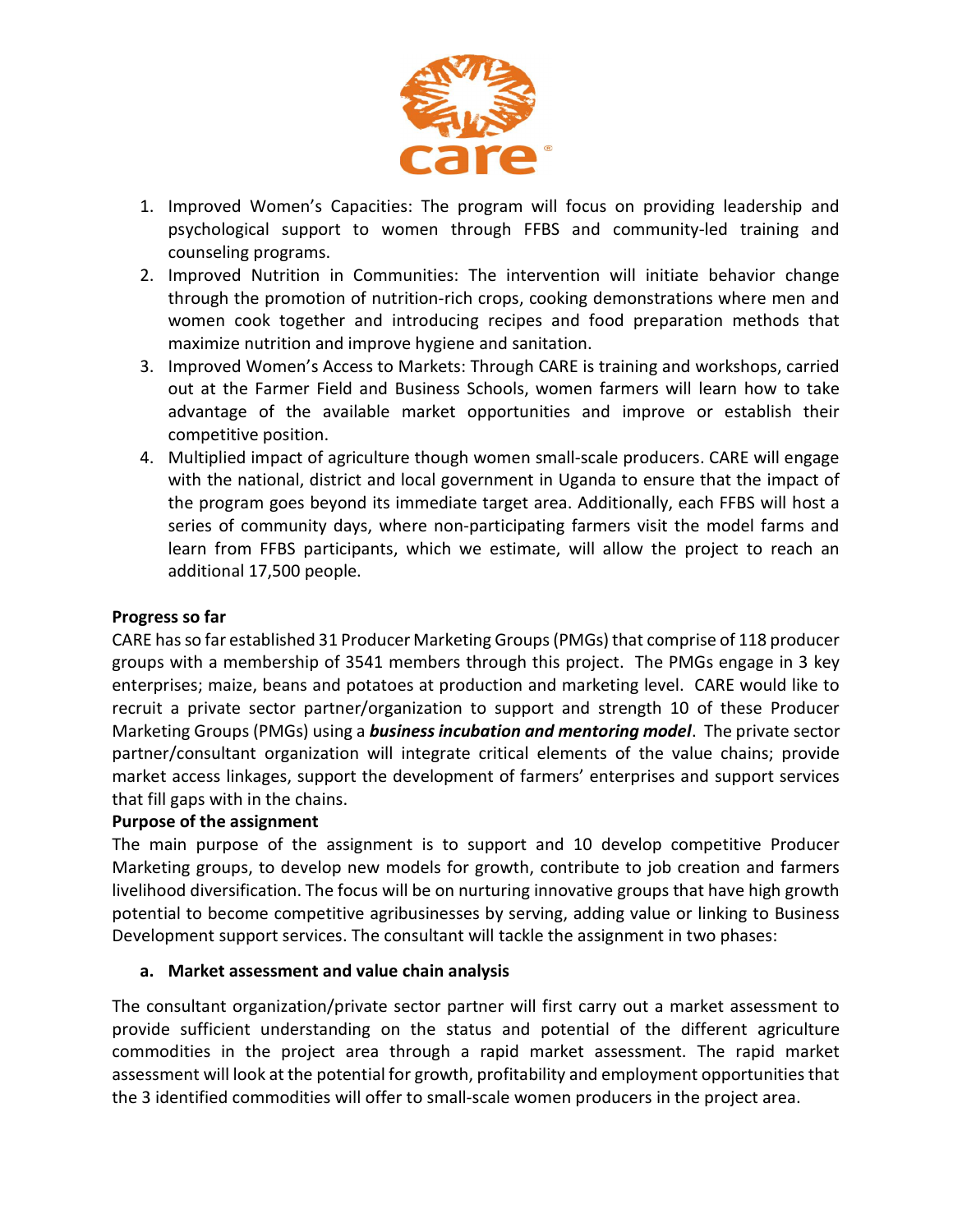

The consultant will then do a value chain analysis the 3 commodities, identifying specific bottlenecks and opportunities in their respective value chains that can be addressed and leveraged through the project intervention thereby increasing production, income and employment for the rural vulnerable women. The specific objectives market assessment and value chain analysis are as follows: -

- To confirm the identified value chains based on the list generated by the baseline and criteria provided by the CARE staff (Maize, beans, potatoes) and establish their potential for growth and profitability.
- Map of the actors along the VC of the 3 commodities, from production to consumption (VC Map), relationships between target groups and other VC players, including interactions, power relations and information flows among the VC nodes.
- Analyze the supporting functions that are required to make the value chain work, including both existing and missing support functions (e.g. infrastructure, information, related services)
- Identify the underlying policy, institutional, and infrastructural issues that affect the competitiveness of the selected value chains with reference to the role of government and private sector in the regions of focus.

The Consultants organization under the market assessment / value chain analysis will specifically handle the following tasks: -

- To confirm the identified value chains (Maize, Beans and Potatoes) based on the list generated by the baseline and criteria provided by the CARE staff.
- Assess the crops and select highest potential value chains in terms of growth and profitability.
- Conduct an analysis of the three high priority value chains through the following:
	- identify and interview key market actors (including producers)
	- develop market system map
	- Identify key constraints facing various actors along the value chains, including PMGs and individual farmers especially women) in the targeted value chain.
	- identify key climate and non-climate hazards affecting the selected value chains
	- **EXT** identify and assess market-based solutions to the key constraints facing actors including the producer Marketing groups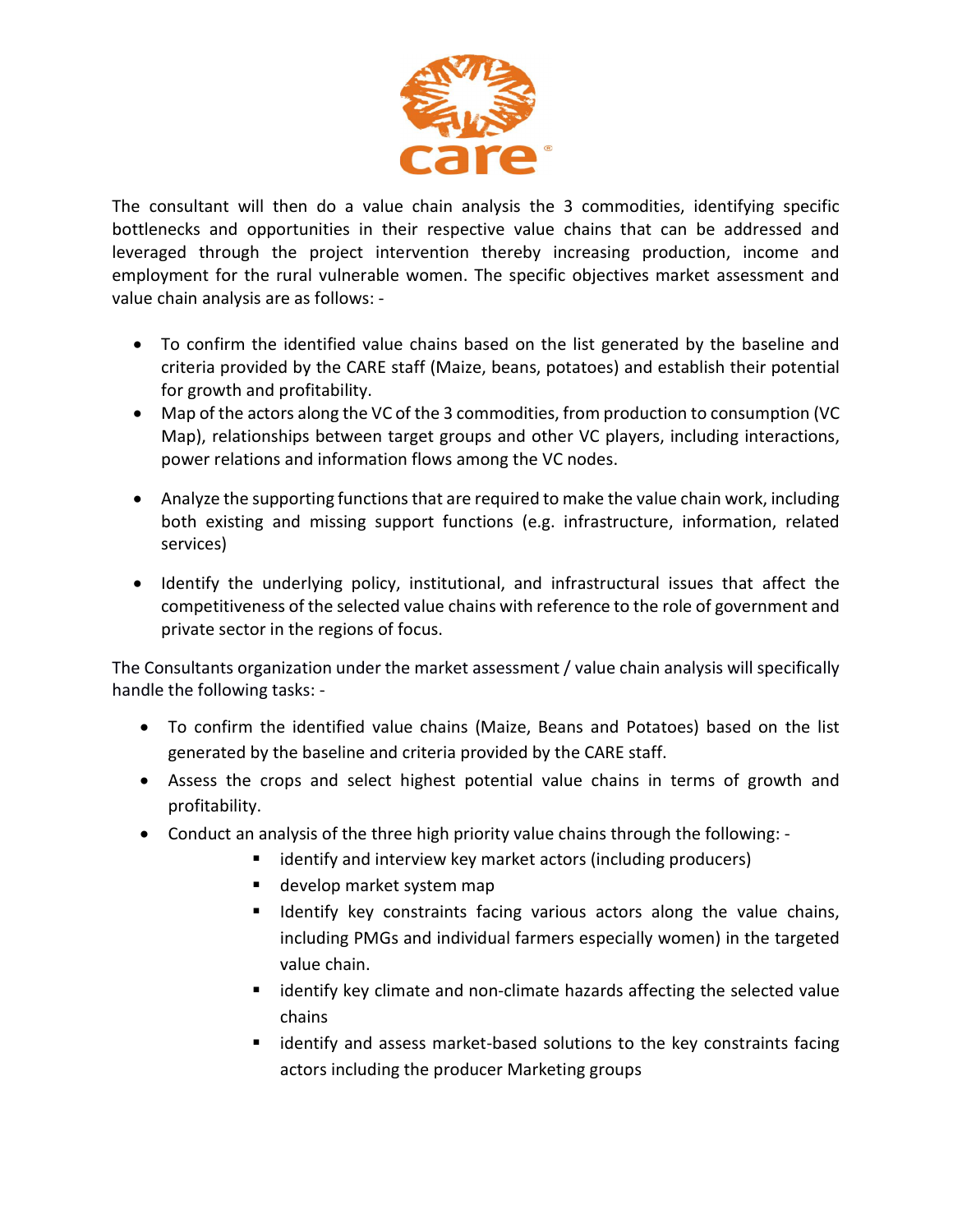

- identify Lead Firms with commercial interest and incentives to invest in the value chain and improve/expand the products, services, market access and support (market-based solutions) they provide to the producer marketing groups.
- **Example identify the challenges that Lead Firms face in providing these market**based solutions in a commercially viable and sustainable manner
- identify illustrative initiatives that the Lead Firms are interested in conducting (both company-specific and cross-company) to help them overcome their challenges to providing commercially viable and environmentally sustainable market-based solutions to the target group
- Identify illustrative program facilitation activities to support the development of market-based solutions, including improved/expanded and mutually beneficial commercial relationships among the target group and other market actors

# b. Support for value chain actors through the business incubation and mentoring model

## At this level, the objectives of the task will include among others-

- I. Build the capacity of the Producer Marketing Groups (PMGs) to sustainably able address member's needs (Producer group's needs) –Market access, easy access to quality inputs, financial services, Extension services and others.
- II. Build capacity of selected producer group for their members to improve their access to essential services and support via membership and participation in well-managed, wellgoverned, transparent, and economically viable PMG.
- III. Establish experts (mentors) network within the PMG to link to more specialized service providers, but also to continue supporting PMGs.Atleast 1 expert per PMG.

The Consultants organization under the business incubation model will specifically handle the following tasks: -

- a. Carry out diagnostic survey on the assigned farmers' organizations to identify, among others the gaps/ weaknesses, strengths, opportunities and threats.
- b. Carry out participatory training to cover the basic operations and management gaps identified.
- c. Support the Producer Marketing Groups (PMG) in input and output marketing (linkage to market), quality control, entrepreneurship, drawing bankable business planning, marketing strategies, and financial literacy.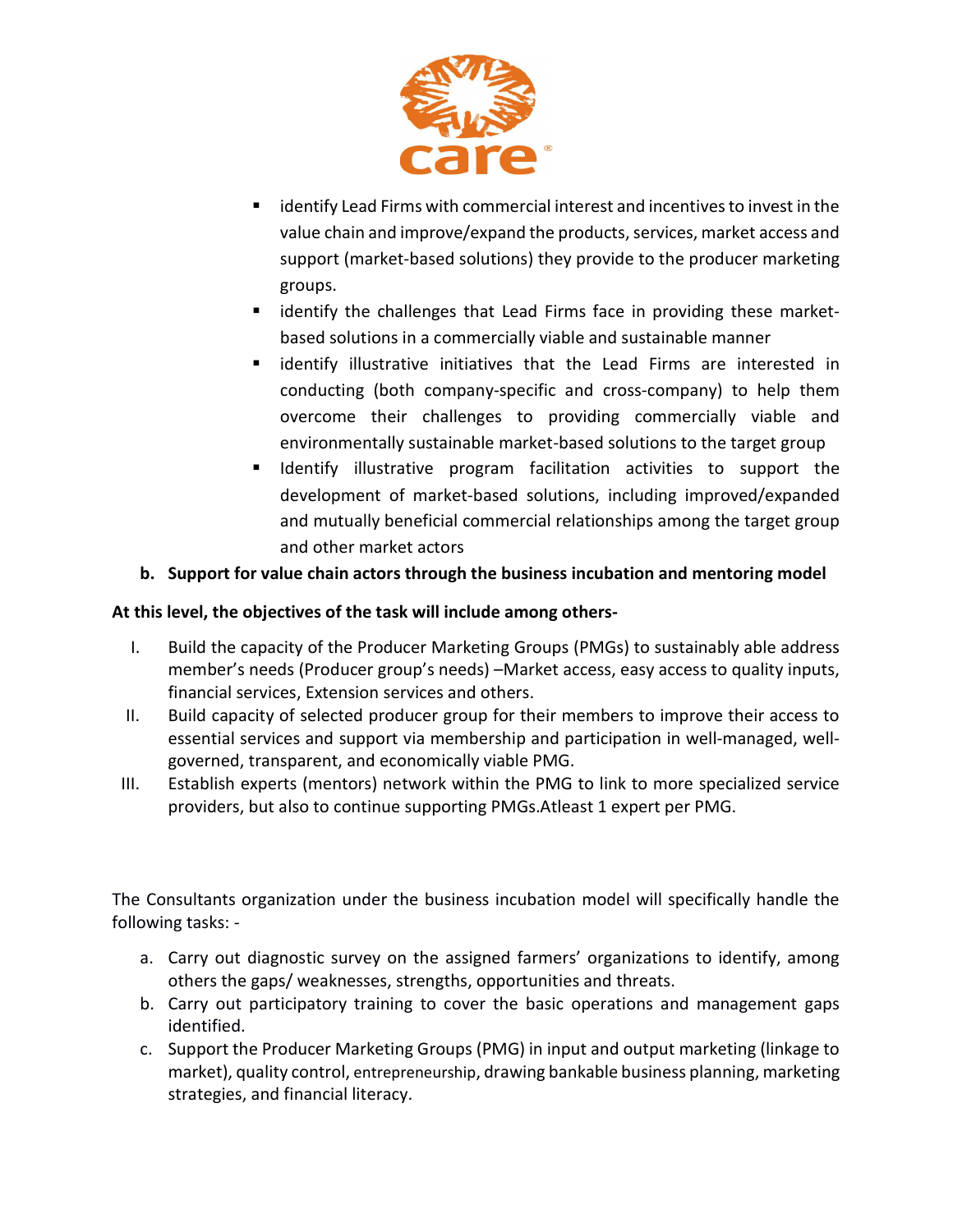

- d. Provide mentorship and coaching to PMG Management/board, in MBO leadership and management, marketing, service provision to members, linkages with other BDS, and business operations.
- e. Support the PMGs to establish some control measures related to financial management, records keeping, and other requirements of financial management and systems (Procedures and controls).
- f. Support the PMGs in implementing sustainable agricultural practices and complying with sustainable markets to form a basis for future certifications such as fair trade, rainforest alliance and others.
- g. Sustainable resources management, planning and conflict resolution
- h. Product and value chain development
- i. Investment options and advice
- j. Coaching or mentoring skills to build trust and support the process towards a sustainable business.

# Deliverables.

The consultant is expected to deliver the following deliverables:

- i. Inception report (digital copy) and hard copies (2) of the assignment. The inception report should cover the work plan, methodologies to be used in both sub sections of the assignments, follow up routines, Monitoring and evaluation.
- ii. Monthly highlights about the progress on this process with narrations and if possible, success stories, milestone reports, Quarterly reports with emerging challenges and learnings, annual report.
- iii. Draft report and Presentation: Details of activities done, achievements made within the period of the market assessment, value chain analysis, incubation process, success stories, transformation made along the key value chains or any positive behavior change among the actors, challenges and lessons learnt.

## Expected deliverables at PMG level after incubation:

The following will serve as key deliverables at PMG level after completion of the incubation process: PMG have access to remunerative markets or have been linked to market for their produce; Bankable Business Plan, and reports for the producer marketing groups, Complete Commodity bulking and marketing Records, records of linkages created, members access to at least 3 core services, Farmer training lists for the trainings conducted and farmer database among others.

## Period of the assignment

The assignment should be completed within Nine months (9) from the time of signing the contract. This includes completion of all tasks within the assignment, the draft and final report.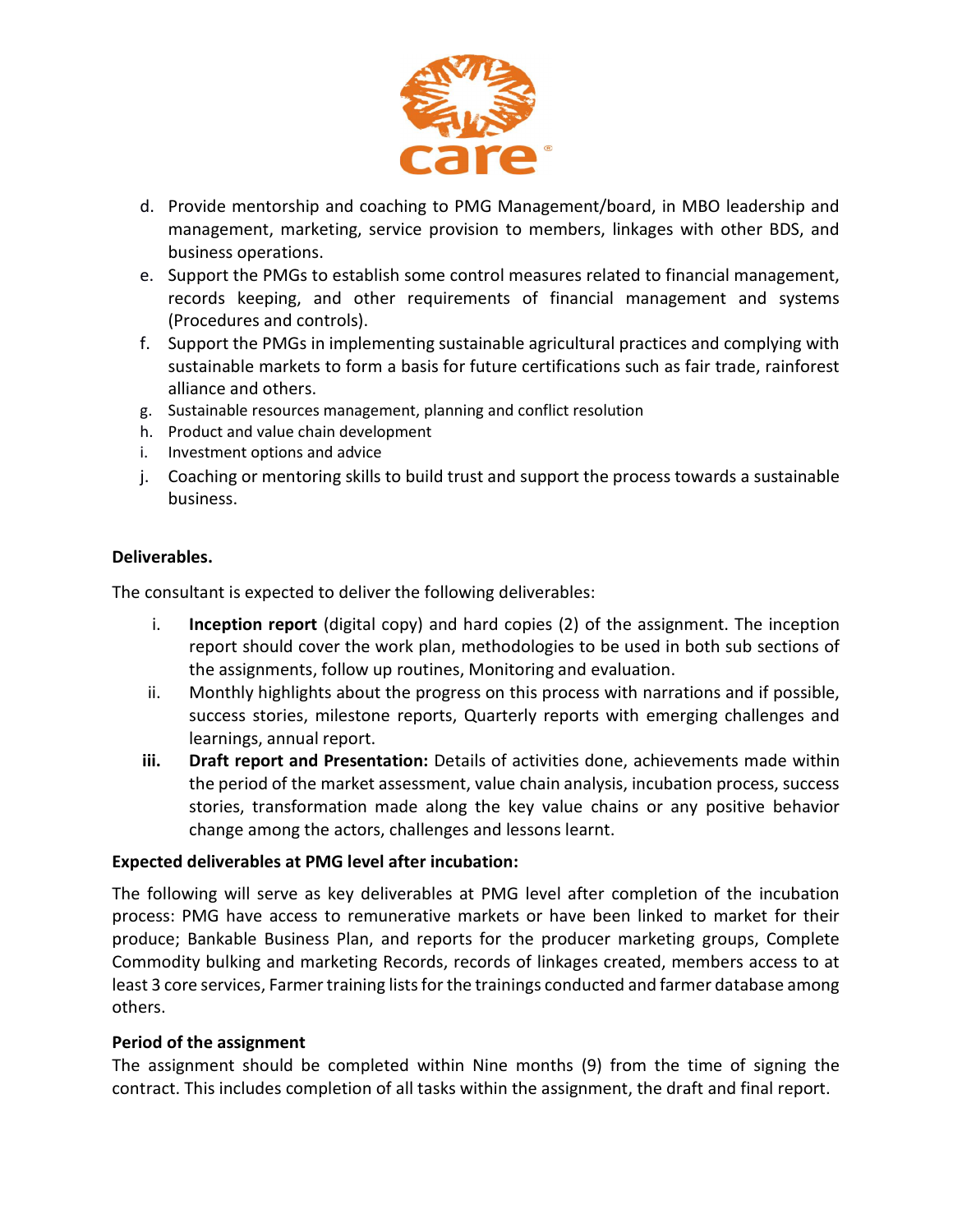

The consultant organization should consider completion of the market assessment within 1 months. For business incubation and mentoring, the consultant organization should consider the lifecycle approach deliver the required services according to the following time lines:

| <b>Stage</b>                                                                                                                                                                                                                                                    | <b>Time frame</b> | <b>Service</b>                                                                                                                                                                                                                                                                                                                                                                                                                                                                                                                    |
|-----------------------------------------------------------------------------------------------------------------------------------------------------------------------------------------------------------------------------------------------------------------|-------------------|-----------------------------------------------------------------------------------------------------------------------------------------------------------------------------------------------------------------------------------------------------------------------------------------------------------------------------------------------------------------------------------------------------------------------------------------------------------------------------------------------------------------------------------|
| Pre-Incubation<br>stage:<br>Relating<br>to<br>the<br>overall<br>activities needed to support<br>the PMGs in developing of<br>their business idea, business<br>models and business plan, to<br>boost the chances to arrive to<br>an effective start-up creation. | 2 months          | Idea formulation<br>$\bullet$<br>Idea assessment<br>Market validation of<br>the idea<br>Innovation<br>assessment -Defining<br>business<br>idea-<br>the.<br>Defining the business<br>model                                                                                                                                                                                                                                                                                                                                         |
| incubation Stage/After-Care:<br>Support given to the PMGs<br>from the startup to the<br>expansion phase                                                                                                                                                         | 6months           | Access to finance<br>$\bullet$<br>Legal<br>and<br>administrative<br>Support-Support<br>selection of physical<br>facilities<br>linkages with markets<br>for the value chains<br>and access to other<br>business<br>support<br>services<br>Access to knowledge<br>technology,<br>and<br>including technology<br>transfer and adoption.<br>Mentoring,<br>coaching<br>and Advising<br>relevant<br>Access to<br>networks<br>Assistance<br>with<br>business basics<br>Building PMG, board/<br>management<br>and<br>marketing structures |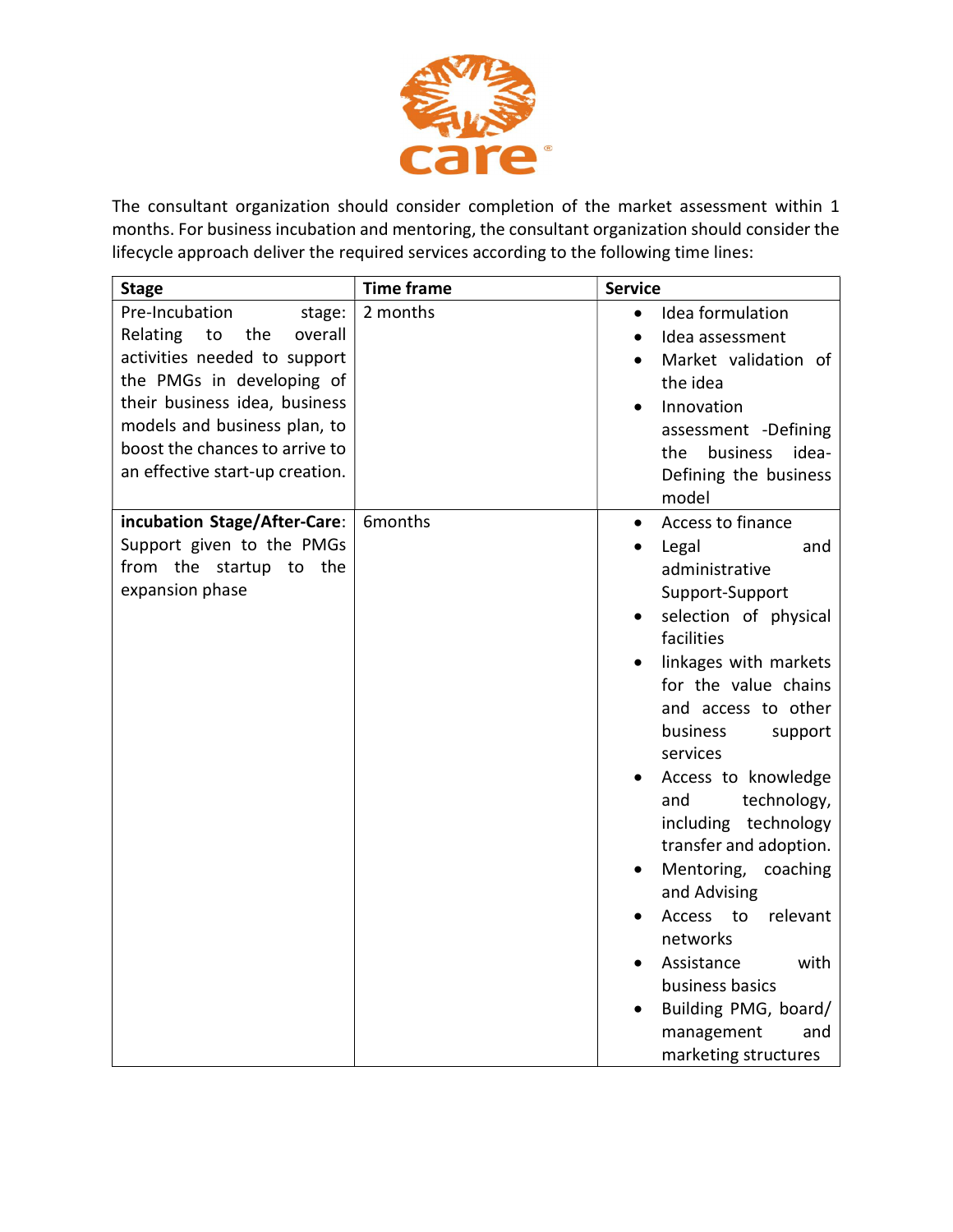

### 9. Working Relationships.

The administrative and oversight management of the assignment for She Feeds the World Project at CARE will be the Senior initiative Manager of the She Feeds the World Project -

The Primary Point of Contact at CARE for executing the assignment and day-to-day technical engagement with the consultant will be, Agribusiness Coordinator

Other relevant personnel: All the She Feeds the World project staff from Joint efforts to save the environment and the Project M&E coordinator.

The POC for the hired firm/private organization or any staff assigned to this contract will coordinate all technical implementation and deliverables.

## 10. Team Composition and Qualifications.

Private sector companies/firms meeting the following requirement are invited to send a technical and financial proposal:

- i. The organization/firm/company or any relevant institution should be legally registered with the lead consultant should be clearly stated.
- ii. The firm/company to take up the assignment is required to have at least 8 years of professional experience in the agricultural marketing sector (specifically covering the areas of Agribusiness & Marketing, Financial & Policy analysis).
- iii. The company should have experience in delivery of commercially viable agribusiness opportunities for small-scale farmers (especially women) and other small enterprises, providing business advisory (incubation) to make businesses successful.
- iv. Experience of working in areas of south western Uganda preferably the districts of Kyegegwa and Kyenjojo
- v. Experience in value chain analysis, program design and implementation
- vi. Experience in training/orientation of program staff and key stakeholders specifically in the technical areas of value chain and value chains assessment and program design.
- vii. Evidence of availability of appropriate qualifications, work force and key staff that will constitute the team.
- viii. For each assignment previously executed, the consultant shall provide the name and addresses of the Client, date(s) of execution, names of lead and associate firms, a brief description and value of the services provided by the consultant and financing sources.
- ix. The Consultant organization should have experience of implementing with INGOs.
- x. A good knowledge of the major crops, livestock production and marketing systems in Uganda, particularly in southwestern Uganda